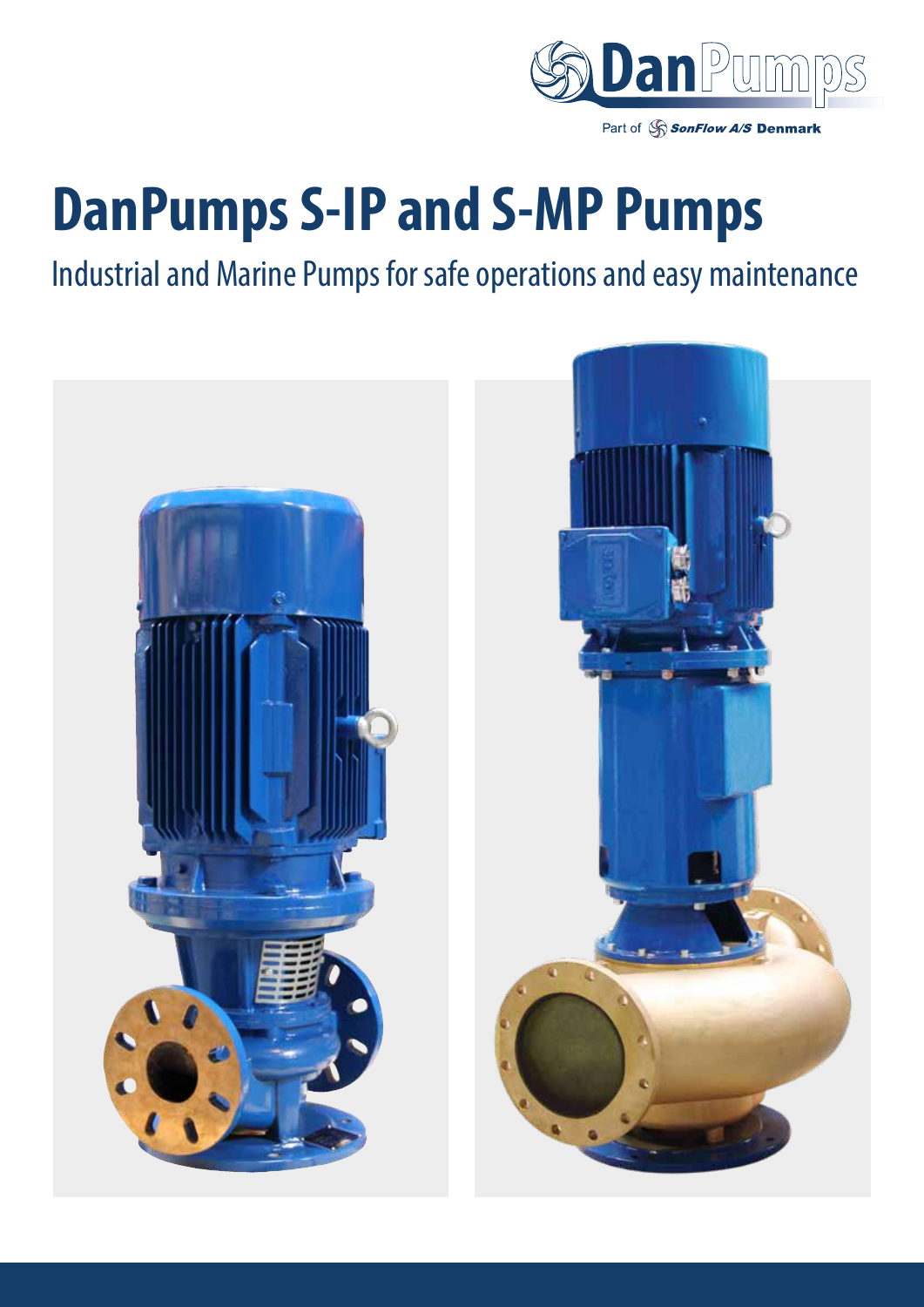![](_page_1_Figure_16.jpeg)

![](_page_1_Figure_21.jpeg)

![](_page_1_Figure_23.jpeg)

![](_page_1_Figure_19.jpeg)

![](_page_1_Picture_0.jpeg)

## DanPumps S-IP & S-MP

## Product Applications

Danpumps offers a wide range of pumps for any application within the marine, industrial and chemical industries.

#### Design

The pump is based on a unique hydraulic design combining maximum efficiency with the highest standards. The pump is based on design according to ISO 2858.

| <b>Materials</b> | S-MP         | $S-IP$       |
|------------------|--------------|--------------|
| Pump house       | Bronze/RG10  | Cast iron    |
| Back plate       | Bronze/RG10  | Cast iron    |
| Impeller         | Ni.Al.Bronze | Ni.Al.Bronze |
| Wear rings       | Ni.Al.Bronze | Ni.Al.Bronze |
| Shaft            | AISI 329     | AISI 329     |

#### Operation Standards

- The volute and the impeller design ensures high efficiency
- Accurate balancing ensures a very low noise level
- Flexible design
- Designed for easy maintenance
- Long lifetime
- Cost optimal
- Connections flanges according to EN1092-1
- Standard colour, Blue RAL 5010. Available in other colours

| <b>Type</b>           | F                | <b>Max. Height</b> | Max. Width | <b>Total Length</b> | $E(EN1092-1)$            |
|-----------------------|------------------|--------------------|------------|---------------------|--------------------------|
| S-MP/S-IP 40-40-200   | $122 \text{ mm}$ | 821 mm             | 350 mm     | 360 mm              | DN32 + Dn40, PN10/PN16   |
| S-MP/S-IP 80-80-174   | 140 mm           | 965 mm             | 350 mm     | 400 mm              | DN65/-80/-100, PN10/PN16 |
| S-MP/S-IP 80-80-220   | 141 mm           | 1004 mm            | 350 mm     | 450 mm              | DN65/-80/-100, PN10/PN16 |
| S-MP/S-IP 100-100-220 | $175 \text{ mm}$ | 1058 mm            | 443 mm     | 500 mm              | DN100, PN10/PN16         |
| S-MP/S-IP 100-100-315 | 157 mm           | 1139 mm            | 520 mm     | 630 mm              | DN100, PN10/PN16         |

#### Performance Curves - Complete DanPumps-S-MP/S-IP - **50 Hz** Performance Curves - Complete DanPumps-S-MP/S-IP - **60 Hz**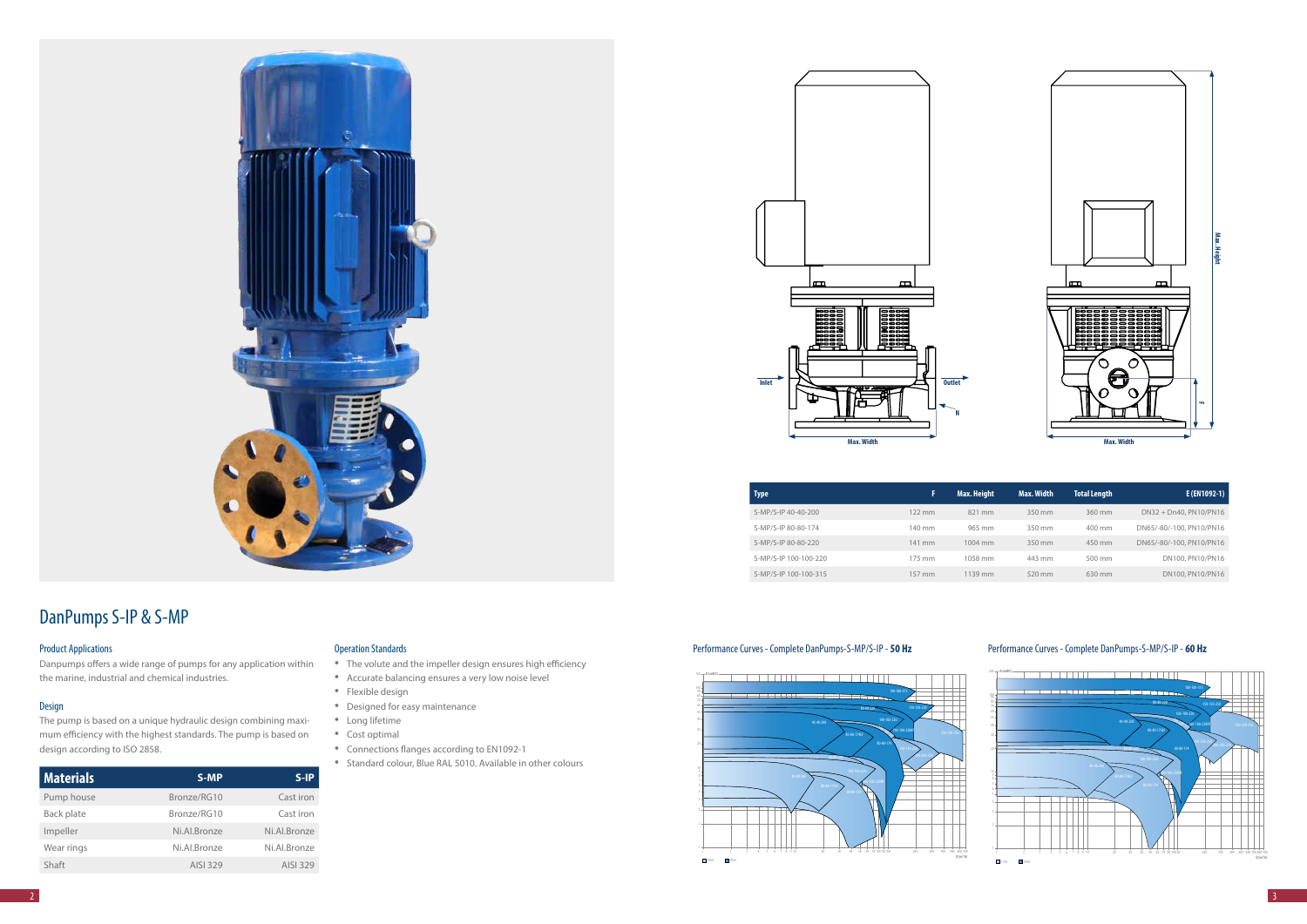![](_page_2_Figure_19.jpeg)

![](_page_2_Figure_24.jpeg)

![](_page_2_Figure_26.jpeg)

![](_page_2_Figure_22.jpeg)

![](_page_2_Picture_0.jpeg)

# DanPumps S-IP & S-MP-2L

#### Product Applications

Danpumps offers a wide range of pumps for any application within the marine sector as well as industrial and chemical processin plants.

#### Design

The pump is based on a unique hydraulic design, combining maximum efficiency with the highest standards. The pump is based on the design according to ISO 2858.

| <b>Materials</b> | S-MP         | $S-IP$       |
|------------------|--------------|--------------|
| Pump house       | Bronze/RG10  | Cast iron    |
| Back plate       | Bronze/RG10  | Cast iron    |
| Impeller         | Ni.Al.Bronze | Ni.Al.Bronze |
| Wear rings       | Ni.Al.Bronze | Ni.Al.Bronze |
| Shaft            | AISI 329     | AISI 329     |

#### Operation Standards

- Sturdy design for demanding duties
- Inline pump, easy to remove from rotatory parts - top pull-off principle
- Designed with double bearings between the motor and impeller
- The volute and the impeller design ensures high efficiency
- Low noise level
- Flexible design
- Designed for easy maintenance
- Long lifetime
- Cost optimal
- Connections flanges according to EN1092-1
- Standard colour, Blue RAL 5010. Available in other colours

| <b>Type</b>              |                     | Max. Height | Max. Width | <b>Total Length</b> | E (EN1092-1)             |
|--------------------------|---------------------|-------------|------------|---------------------|--------------------------|
| S-MP/S-IP 100-100-315-2L | $122 \,\mathrm{mm}$ | 821 mm      | 350 mm     | 360 mm              | DN32 + Dn40, PN10/PN16   |
| S-MP/S-IP 150-150-250-2L | 140 mm              | 965 mm      | 350 mm     | 400 mm              | DN65/-80/-100, PN10/PN16 |
| S-MP/S-IP 200-200-250-2L | 141 mm              | 1004 mm     | 350 mm     | 450 mm              | DN65/-80/-100, PN10/PN16 |
| S-MP/S-IP 250-250-350-2L | $175 \text{ mm}$    | 1058 mm     | 443 mm     | 500 mm              | DN100, PN10/PN16         |

### Performance Curves - Complete DanPumps S-MP/S-IP - **50 Hz** Performance Curves - Complete DanPumps S-MP/S-IP - **60 Hz**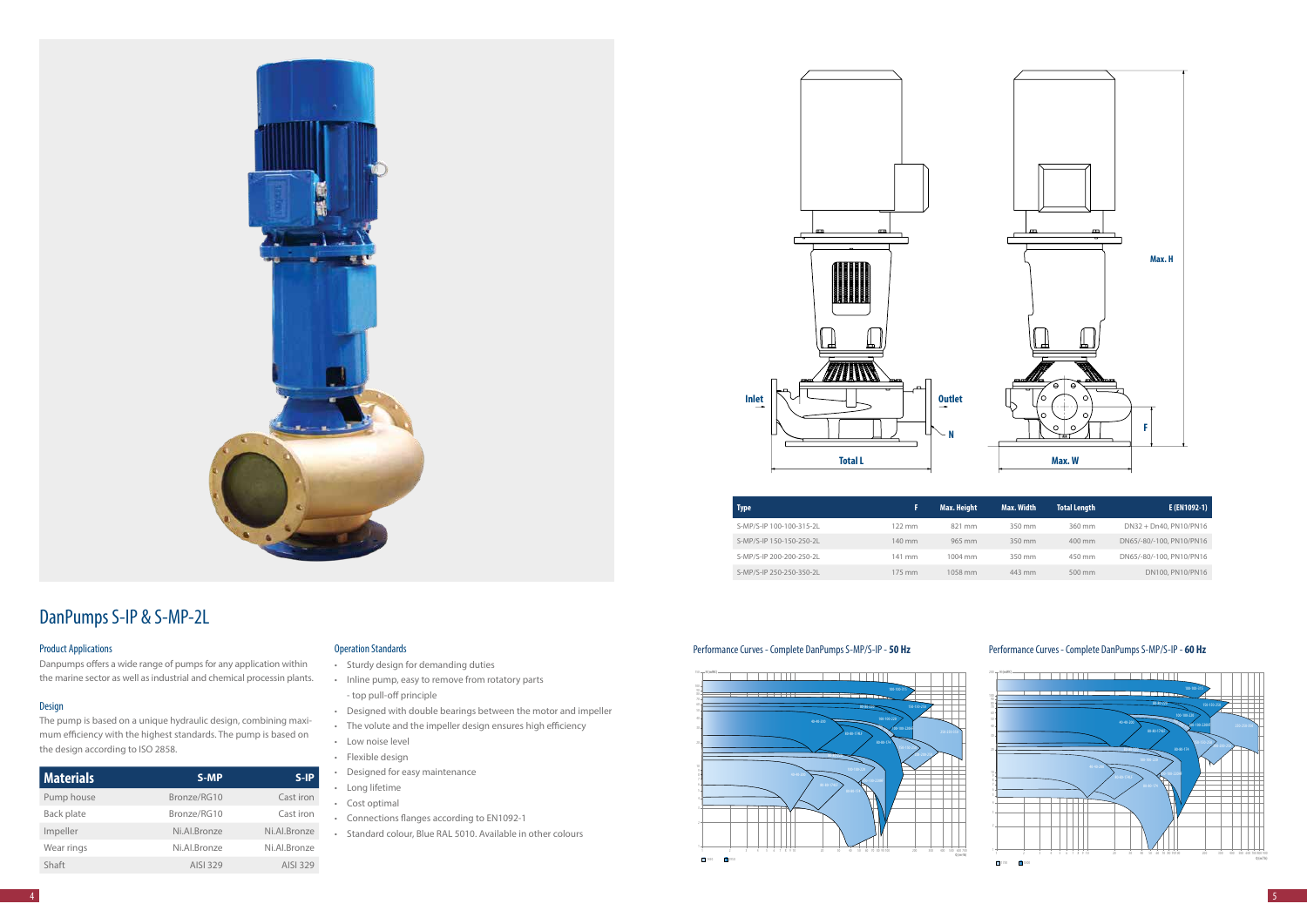![](_page_3_Figure_4.jpeg)

 $\begin{array}{c} \textcircled{2} \end{array}$ 

 $\circ$ 

 $\odot$   $\boxed{D}$ 

 $\mathbf{I}$ 

 $\circledcirc$ 

 $\bigodot$ 

 $\circled{23}$ 

 $(23)$ 

 $\sqrt{16}$ 

 $\circled{3}$ 

 $\circled{38}$ 

৽ 40 ( ရှ

 $\begin{pmatrix} 32 \\ 12 \end{pmatrix}$ 

 $\boxed{10}$ 

 $\circled{35}$ 

 $\sqrt{D}$ 

![](_page_3_Picture_2.jpeg)